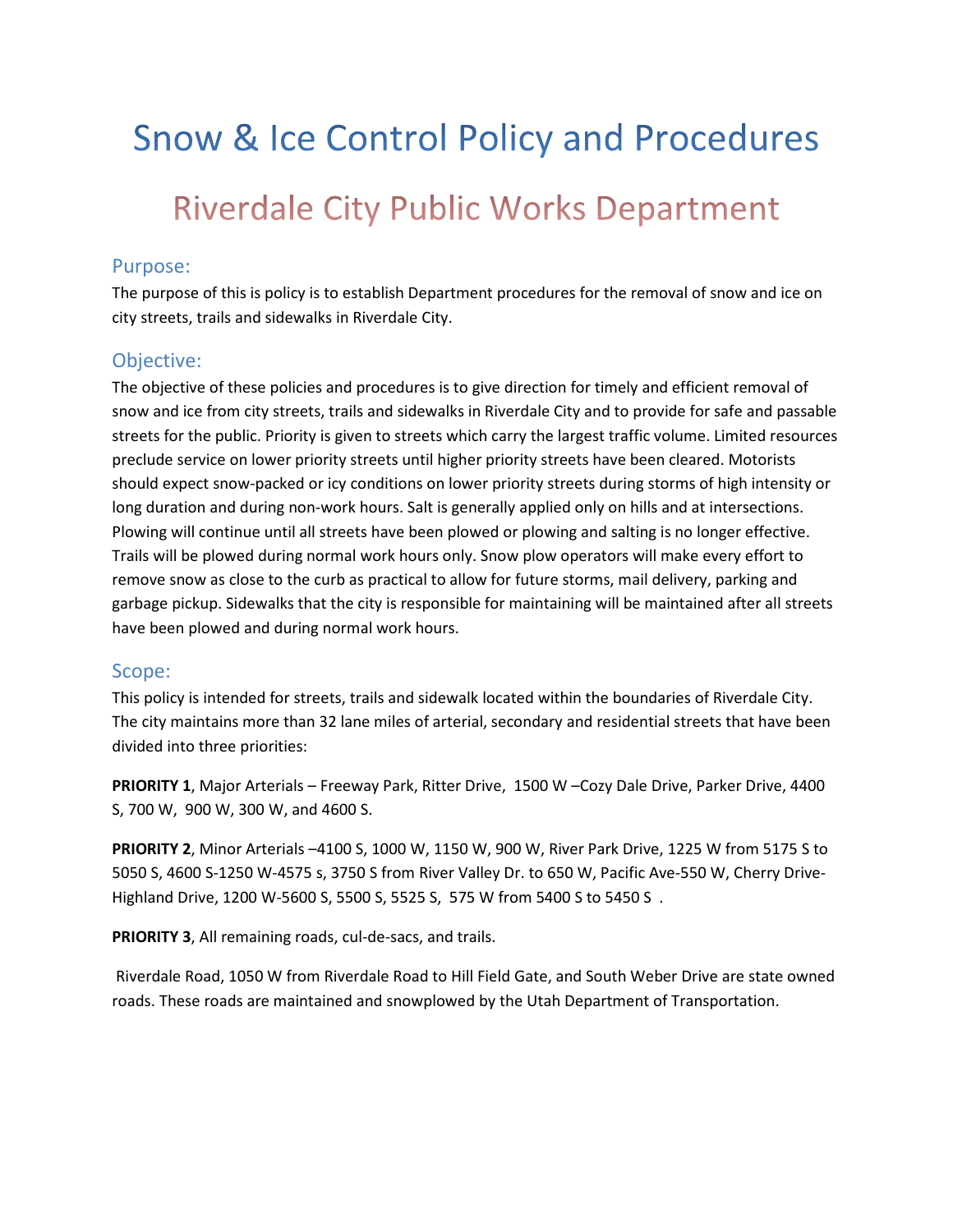## Deviations from policy:

Deviations from standard policies and procedures may occur due to unusual or extraordinary circumstances. Each winter storm has unique characteristics. Factors such as storm intensity and duration, timing, wind, temperature and moisture content influence the methodology used to combat each storm. Deviations and exceptions from the general priorities and procedures may be made, when in the judgment of the responsible authority, such deviations will best enable the established objectives to be met.

## Responsibility:

The responsibility for implementing the snow removal policy lies with the Public Works Director or his/her designee during off hours. The Public Works Director will authorize the use of additional resources or overtime as conditions warrant.

## Training:

 Prior to the start of snow season the Public Works Department will conduct training on city-owned equipment for all personnel involved in snow removal activities. The training will include classroom and hands on equipment training, including the operation of salters, snowplows and loaders. This training may include a "Dry Run" of each route to locate obstacles and familiarize operators with assigned areas.

## Weather Monitoring:

Public works personnel, using the National Weather Service and local weather stations, will monitor daily forecasts and current conditions and will be responsible for placing snowplow crews on "On-call" status.

## Commencement of Plow Operations:

Public works personnel will monitor road conditions during scheduled work hours. During non-work hours the police department, through the On-Duty Sergeant, will also monitor road conditions. When snow or ice begins to accumulate, or conditions warrant the police department shall notify the public works on call employee. The on call employee shall determine when additional personnel or equipment are needed.

## Equipment Resources:

At the present time, Riverdale City Public Works has assigned 8 drivers for 8 designated snow plow routes within Riverdale City. The routes are shown in the attached map and each is numbered for convenience of referencing.

The equipment resources are:

- (4) Bob tails with salt spreaders.
- (3) Pickups with snowplows.
- (1) Four Wheeler snowplow.
- (2) Side by side ATV with snowplow.
- (3) Snow blowers.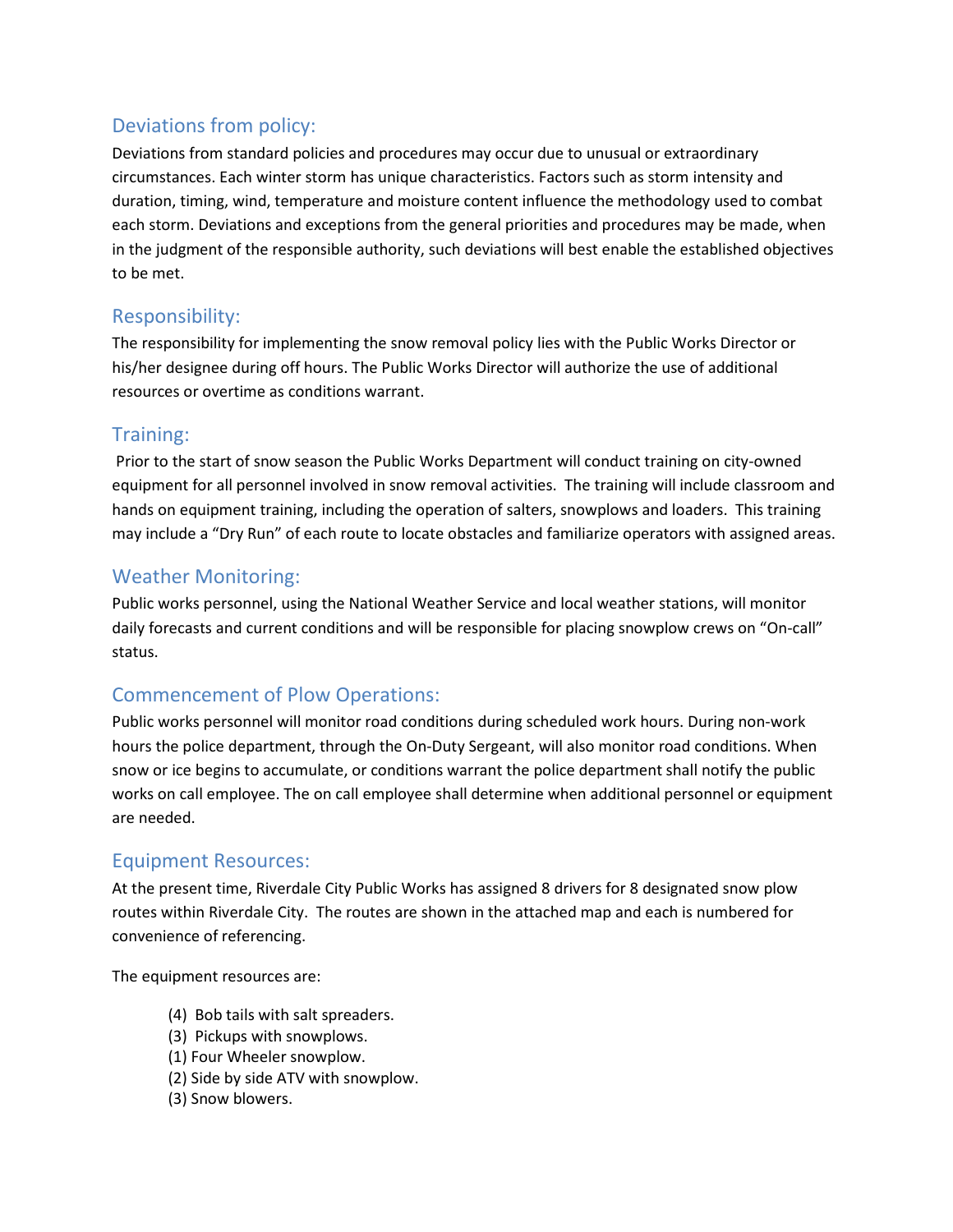## Parking on the Street:

#### 6-4-4: Snow Storms

In order to adequately remove snow and to avoid property damage as far as possible, it is necessary to keep public streets and highways clear of all parked vehicles and other obstacles left on or adjacent to the travel way during snowstorms. Therefore, when snow removal becomes necessary, no person who owns or has possession, custody or control of any vehicle or other object shall park or place such vehicle or object upon or immediately adjacent to any street travelway until the street is cleared. This prohibition does not apply to physicians or other authorized emergency service personnel. Any such vehicle or object so parked or placed is declared a public nuisance. (1985 Code § 12-4-4)

#### Sidewalk Maintenance:

7-1-1: General Regulations. (Snow removal—Required).

A. Weeds, Litter, Snow And Ice: All owners or occupants, or the agent of any owner or occupant, of real property located within the city shall remove all weeds, noxious vegetation, and any other debris or obstructions from such property, to the curb line of the street. If standard concrete curb and gutter does not exist, the "curb line" shall mean the edge of the driving surface of the street. All owners, occupants or agents of said property are also responsible to keep all sidewalks; meaning any hard surface including asphalt, concrete or pavers; adjacent to such property free from litter, snow, ice and obstructions.

## Public Relations:

Providing information to the public before, during and after a storm is a vital part of the snow removal process. Residents need to know how they can help facilitate snow removal and what they can expect in terms of a response to a winter storm. Information to the public can be found in articles in the Riverdale City News Letter, the city web site, and messages on the city's Facebook page. Each year prior to the first snowfall, information will be distributed through these resources to inform residents of winter requirements for parking, snow removal on sidewalks, etc.

During snow events residents are encouraged to check the priority maps then call Riverdale City Public Works at 801-394-5541 ext.1201, if they feel their street has been overlooked or they have an issue with snowplowing on their street.

Snowplow operators have been trained to follow the priorities set in the policies and procedure section; it would be detrimental to respond to individual complaints before operators have responded in accordance with the Snow Removal Policy. Complaints will be logged and given to supervisors for review and action. Please be patient some storms will take between 12 to 24 hours to completely plow the city.

One of the most frequent concerns in the removal of snow from public streets is snow being deposited in residential driveways during plowing operations. As plows travel along streets, the snow accumulated on the plow blade has no place to go but on the adjacent street boulevards and in driveways. The more snow that has fallen, the greater the problem will be. One way residents can help is to pile snow they have shoveled from their driveways on the right side facing the street, in lieu of placing it on both sides